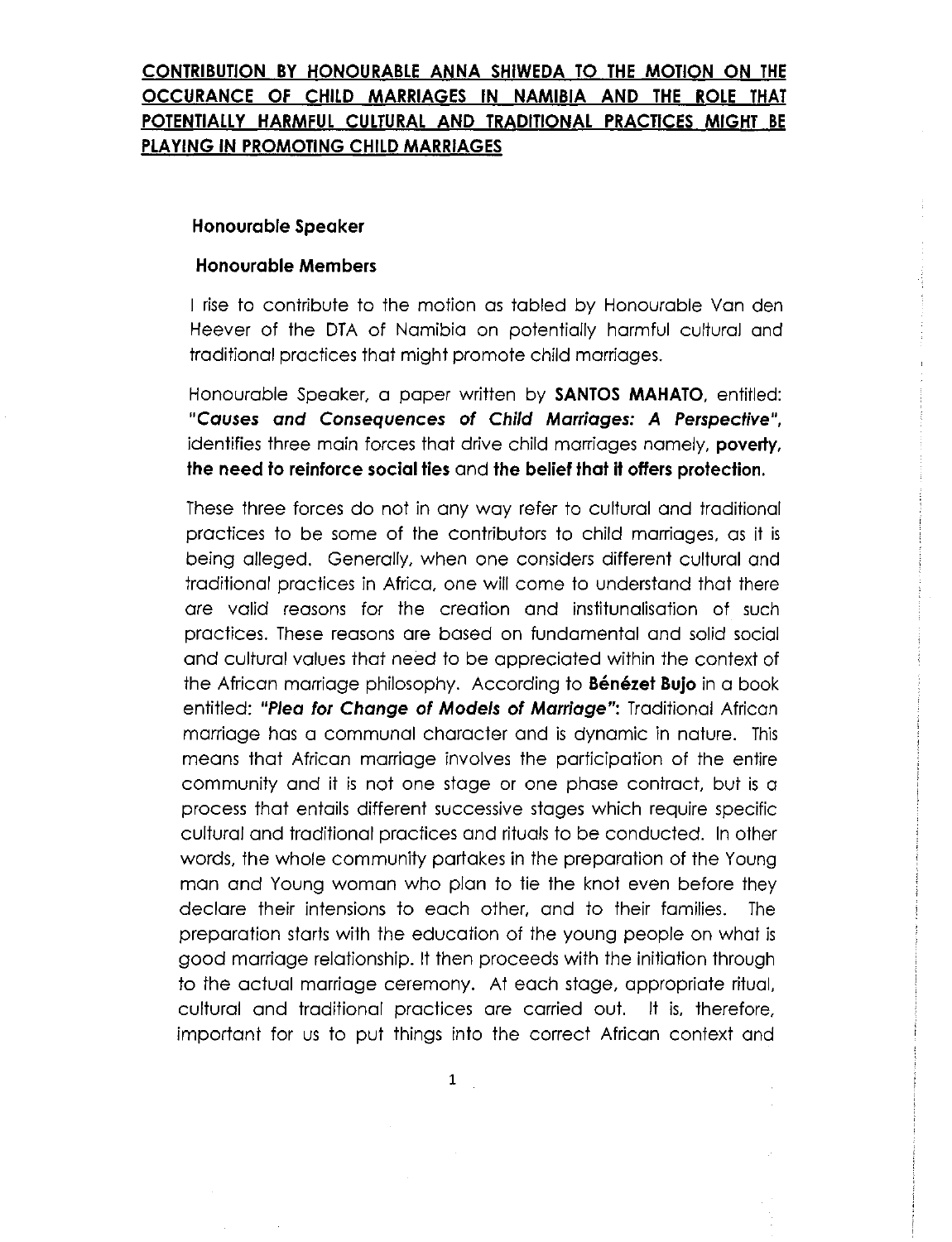perspective when we critique these traditional and cultural practices and relate them to child marriage. Failing to do so may lead to wrong conclusions and wrong policy decisions or formulation.

#### **Honourable Speaker**

### **Honourable Members**

Lets us for example examine the Olufuko or Efundula Leengoma in Namibia, which is a cultural practice of the Ovawambo people, and which has been in existence long before Christianity came to that part of the country. Some of the reasons for conducting Olufuko can be presented as follows:

**1.** Initiation of young girls, symbolising a transition from **childhood** to **womanhood.** During the period of initiation, young girls are prepared for adulthood through teachings on life in general, household management skills and discipline. During this period they are subjected to deprivations and hardships in order to cultivate their endurance for life. **Bénézet Bujo** states that: *"Initiation is indispensable* **to** *African communities* **as** *life can only* **be managed** *by discipline and discipline requires thorough preparation and discipline consisted* **of** *hardship that young people had* **to** *undergo",* All this could be seen during the Olufoko in the olden days and may be today as well. **Bujo** concludes that *"With the loss* **of** *initiation* **as a** *discipline* **of** *keeping the family together married life has been hurt* **to** *the roots. The modern* **"coca** *cola culture" praised by the media is spreading across Africa hedonism and* **so** *people are becoming more and more unprepared for sacrifices or endurance. It is then not surprising that there is* **a** *huge increase in the number* **of** *divorces, families splitting up, war, street children and similar phenomena".* If one looks at what is happening in our country today this statement has merit. For example, a high number (+ 1000) of divorces cases were registered at our courts in 2016 and most of these divorces involve young couples. Therefore, the revival of our traditional and cultural practices, such as, Olufuko is essential for the survival of core social institutions such as marriages.

2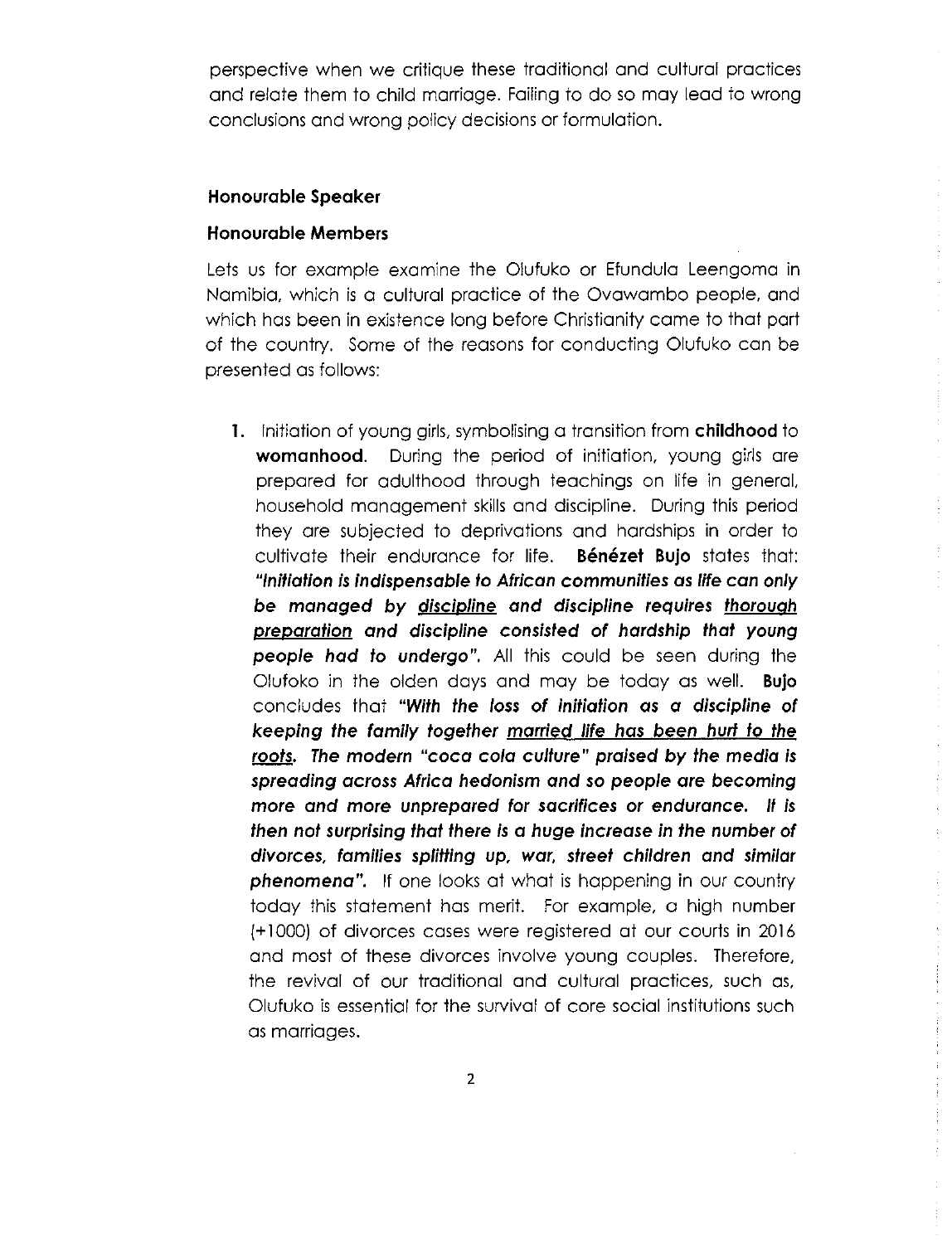- **2.** Cleanse or purify young girls and preventing them from falling pregnant before entering into marriage. Traditionally, in some cultures it was or still believed that if the young girl becomes pregnant without going through this traditional ceremony or initiation the members of her family might die or something terrible may happen. Therefore, girls kept themselves clean until they were properly married off. Otherwise, who would want to cause the death of a family member?
- **3.** Testing them for pregnancy during the ceremony. Those that are found to be pregnant during the Olufuko initiation are not allowed to participate in the ceremony any further and it could be considered to be an embarrassment or an abomination for the family.
- **4.** Preparing adult girls for their future marriages. Those girls who pass the ritual test during the ceremony do not get married immediately but have to wait until they reach the correct age before they enter into marriage. They, therefore, remain in their parents' houses until they are proposed for marriage, while they continue going to school or learn household skills such as, cooking, prepare the traditional "omalodu", make odjove (Marula oil) and many others. Should they be proposed for marriage before the right age they still have to wait until they are old enough to get married. During the said waiting period, such a girl will restrain and keep herself away from men.

It should be noted that it is not automatic that once a girl passes through Olufuko she will go straight into a marriage. There is another stage that considers aspects such as, age, maturity, preparedness of the young girl and engagement and mutual acceptance of the families involved. It is clear from this point that Olufuko is not intended to marry away young girls thereby promoting child marriages. This particular practice can be equated to someone who celebrates her 21st birthday or who is confirmed at a young age (nowadays we see children getting confirmed at the tender age of 12or 13). Doing so does not give such a girl or boy a straight passport to marriage or to go practice unbecoming behaviours. Follow-up preparations such as, **pre-marriage education** stillneed to be done before such a girl is married. Therefore, the timing for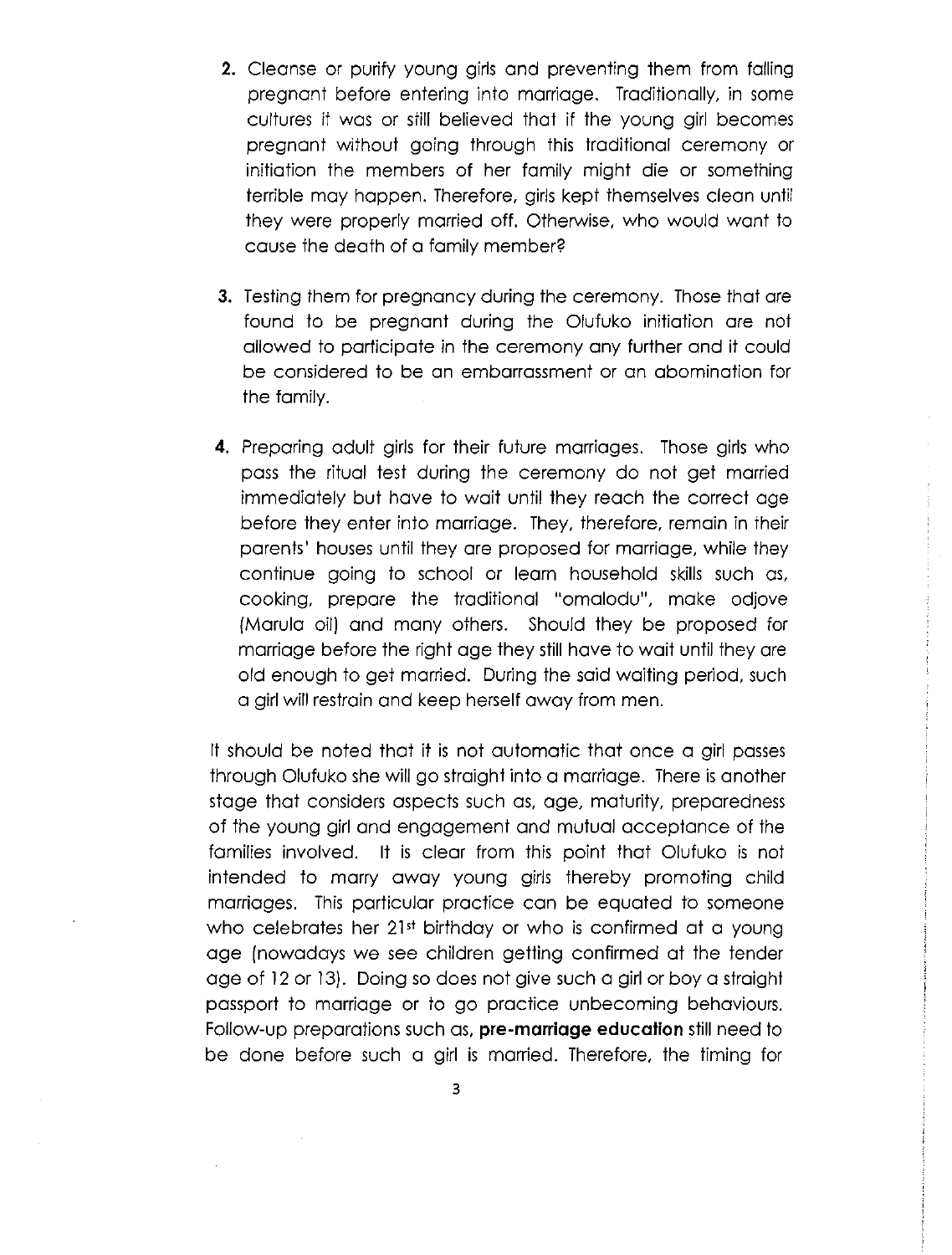marriage is well taken into account during and after the Olufuko Ceremony is conducted

## **Honourable Speaker HonourableMembers**

As you may appreciate from the traditional and cultural practices associated with our Olufuko there are valid and genuine reasons for practicing them.

Therefore, in the final analysis, I would like to conclude by stating that it is not appropriate for us, as law makers, to generalise that traditional and cultural practices such as Olufuko could promote child marriages.

What we may have to do before drawing such conclusions of this nature, is to:

- **1) Research and understand the reasons and essence of traditional and cultural practices; and**
- **2) Research and understand the main causes of child marriages and address them accordingly. However, in our search for solutions to this scourge we should not compromise our African traditions and cultural values because they, definitely, have a role to play.**

As you may have noticed from the reasons for olufuko that I have enumerated earlier, it is clear that the Olufuko is not intended to promote child marriage but to prepare the young girls for womanhood, discipline and future marriage when the time is right and the girls are adequately prepared.

If the impression is still being created that Olufuko could promote child marriages and with implication teenage pregnancy, then we should be given the statistics, through the research proposed above, on how many underage girls were married off after having gone through the Olufuko Ceremony.